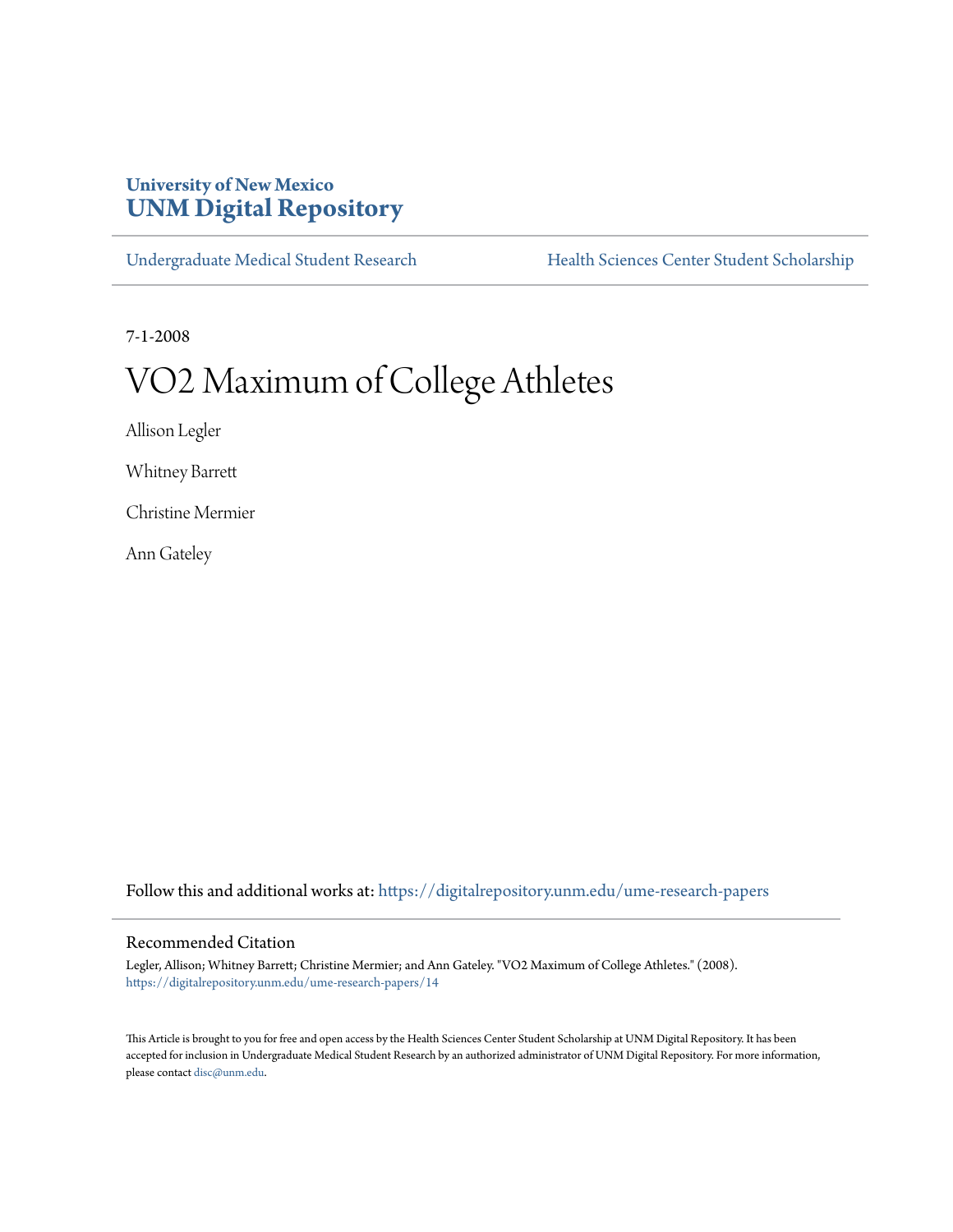VO2 Maximum of College Athletes PI: Dr. Christine Mermier PhD Co-Investigators: Dr. Ann Gately MD, Allison Legler, Whitney Barrett

## **Abstract:**

The purpose of this study was to evaluate and compare the VO2 max values of college soccer players at the University of New Mexico to data available from other collegiate teams. These values are beneficial for athletes, trainers, and coaches alike. Performance in athletics has improved significantly over the past 20 years as demonstrated by faster times and increased fitness levels. This is due to multiple factors including changes in nutrition, coaching, and equipment. Methods used in this study include a review of the literature specific for collegiate soccer athletes that were published after the year 2000. In addition, data from athletes from men's and women's soccer teams at the University of New Mexico are included in our results. VO2 max values were obtained using a maximal exercise test performed on a treadmill. The compilation of a table from the gathered data on VO2max values of collegiate soccer players specific for gender and level of competition will be of significant value for training personnel and athletes involved in soccer and collegiate athletics. We have provided the first normative VO2 max values compiled from an extensive literature search as well as providing data we obtained from athletes at the University of New Mexico.

#### **Introduction:**

The VO2max test provides important information on the capacity of the long-term human energy system. This measurement has significant physiologic meaning in that attaining a high VO2max requires a high level of respiratory, cardiovascular, and neuromuscular functions. Therefore, VO2 max is an important measurement of fitness for athletes and coaches. It has been established that VO2 max is correlated with performance, especially in endurance sports. Foster et al. (1978) state that VO2 max is more highly correlated with performance than is muscle fiber composition or skeletal muscle enzyme activity. Other researchers who have studied cyclists and runners have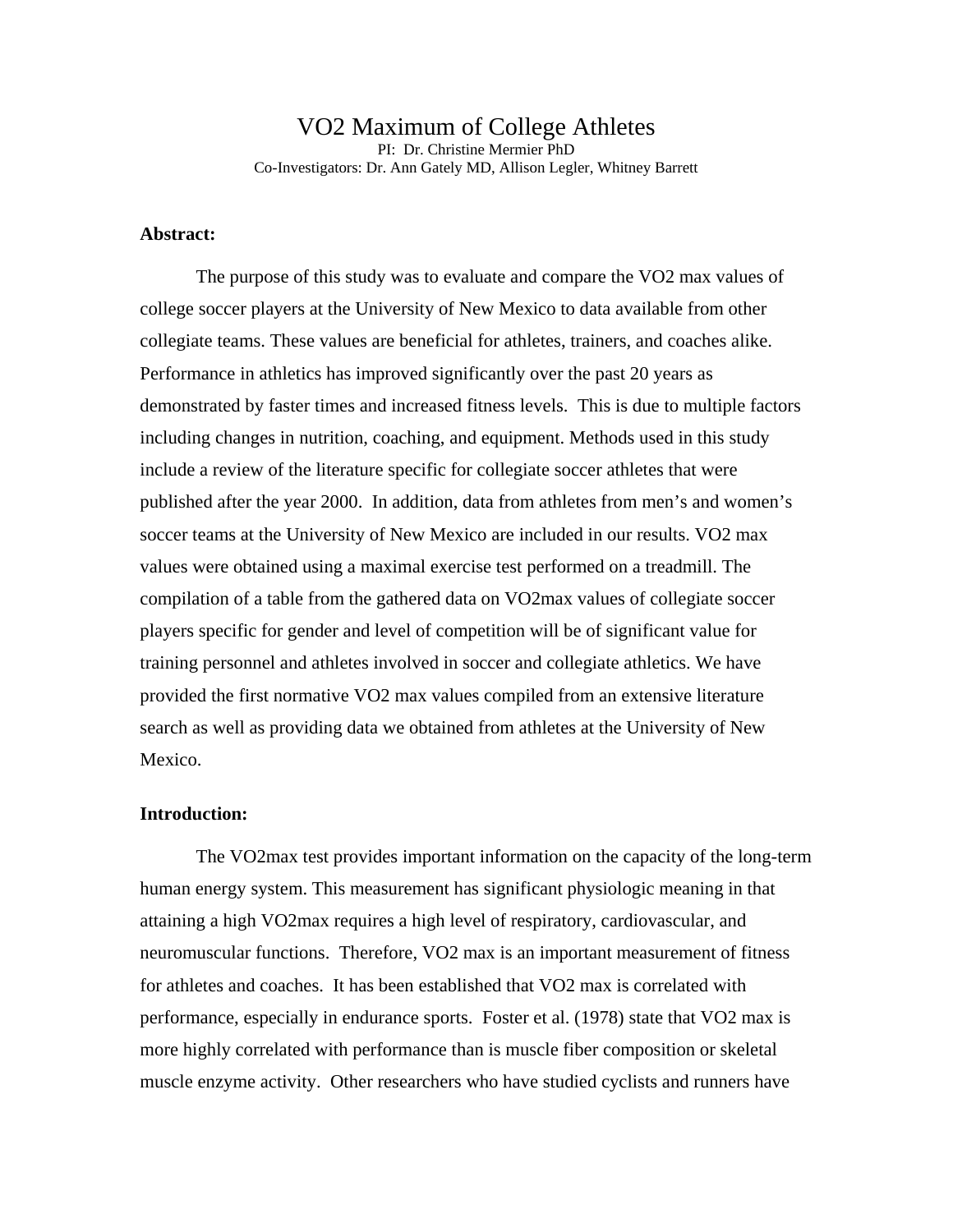concluded that VO2 max, often in combination with other physiologic markers, is a good indicator of performance<sup>1, 2</sup> There are numerous published charts of normative values for maximal oxygen uptake (VO2max) that catogorize aerobic fitness by percentiles based on age and gender. The most commonly used is a table of percentile values with specific reference to age and sex published by the American College of Sports Medicine.<sup>3</sup> However, most of these charts are based on the general population of the United States and therefore are not relevant for use in collegiate athletes. Additionally, it is difficult to find a current normative value table for those under age 20. A literature review found some tables giving normative values for athletes in various sports, but there are several problems with these. The tables appear to be good for educational purposes to illustrate comparisons between athletes from various sports and with sedentary people and those with disease, but are not specific to athletes who are currently a member of a team and competing. For instance, tables published in Exercise Physiology textbooks currently used in university-level classes often use data that mixes professional, elite, collegiate, and Olympic athletes (Robergs p.113), or data compiled from studies that are up to 40 years old (McCardle p. 119).<sup>4, 5</sup> Thus, there is a need for a new table that compares VO2 max among collegiate athletes, particularly for those in endurance-type sports.

It is well established that VO2 max changes with changes in training.  $6-9$ . One premise for collecting this data is that training for specific events such as soccer has improved since the norm tables for VO2 max were published for this population. Studies that confirm that changes in training lead to increased VO2max in essentially all populations include subjects as varied as female runners and preadolescent boys.  $10, 11$ The progress in human performance in sporting events has accelerated in the past 20-30 years, especially in women. Joyner (1993) shows the change in the average running velocity for both men and women is still increasing in a linear manner.<sup>12</sup> NCAA records show that there have been big improvements in athletic ability at the collegiate level, with marked improvements in running speed. For instance, in 1960, the record for the 400m dash was 45.7 seconds while in 2002, it was 44.53 seconds, more than a second faster. Similar trends can be seen for other sporting events.<sup>13</sup> There have also been significant nutritional advancements leading to performance improvements for athletes. The introduction of supplements have at least a small part in increasing performance in sports.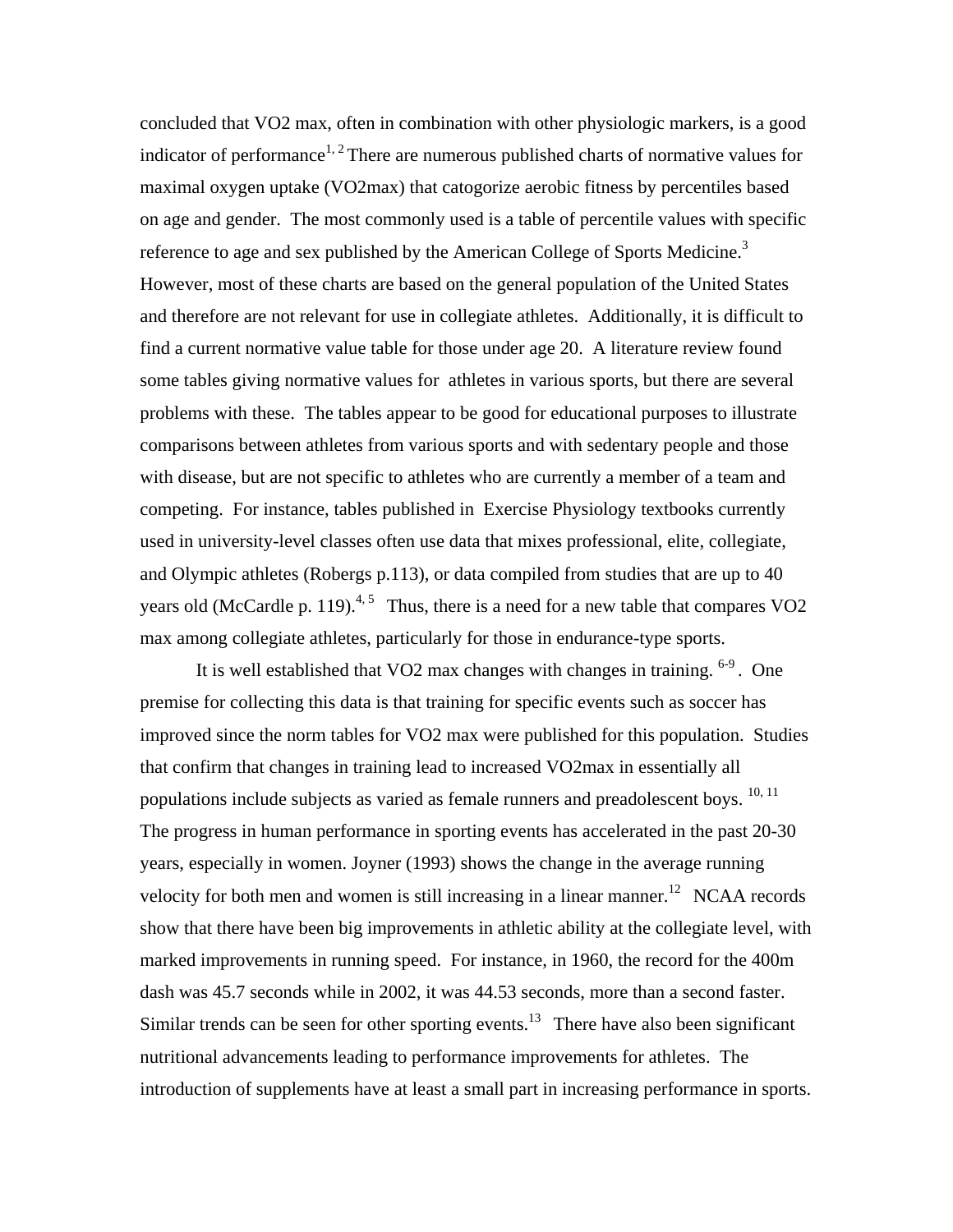These substances, especially creatine, which has the most conclusive data regarding positive effects, have led collegiate athletes to include supplements to their diet that claim to increase muscle size, speed or muscle strength.  $14, 15$  These increases in sporting performance have been attributed to a combination of the use of nutritional supplements, better coaching, more effective training regimens, and more competitive opportunities, especially for women.<sup>12</sup> Since these documented changes have occurred at the college level, there is a clear need for the development of an up-to-date VO2 max table for collegiate athletes who participate in endurance-type sports.

#### **Literature Review**

 The literature reviewed includes studies published from the year 2000 to the present that tested and reported measured (not estimated) VO2 max of collegiate soccer athletes aged 18-29. These data were compiled with the VO2max data that we collected from male and female soccer players from the University of New Mexico to contribute to the final soccer-specific table of updated normative values.

In our review of literature we found a lack of studies specifically designed to establish norms for collegiate soccer players. However, there are a number of studies where the VO2 max of college-age soccer players was measured as a part of the data collection in studies with other purposes. Accordingly, searching for studies that included measured VO2 max information included a PubMed search for terms "VO2 max", "oxygen consumption", "exercise testing". Each of these search topics were further modified with "AND soccer" published since 2000. These search topics yielded a number of articles which were evaluated for inclusion of the following data: VO2 max in mL/kg or L/min (if weight was included), method of testing, age range, number of participants, and level of competition. Those studies that were included were those that used a treadmill exercise protocol to establish VO2, age range of 18 to 26 (29?), and included athletes either at the collegiate level or the equivalent (see discussion below). Table 1 outlines the studies found that met the criteria for males and Table 2 includes those for females.

We found there was a paucity of data specifically evaluating female college-aged soccer players. After extensive searching, we yielded just 3 studies. There were a larger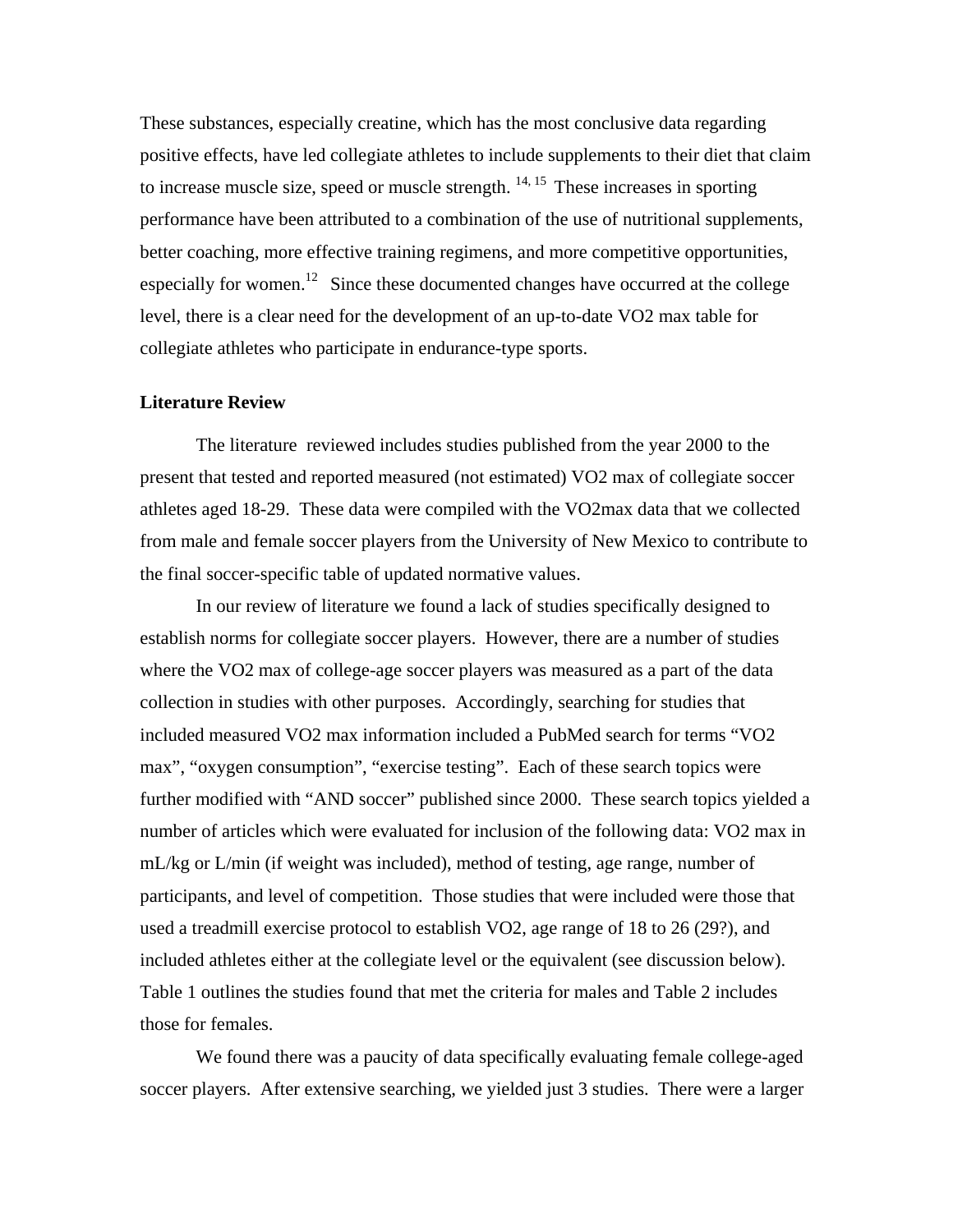number of studies evaluating male soccer players of college age; however all of the studies found were based in Europe and evaluated players who were part of developmental professional leagues rather than college athletes. We did not find any studies that reported measured VO2 max of male college soccer players in the United States. The decision to include this data as equivalent to college players in the United States was based on the performance of US collegiate teams against European reserve and first division teams. Many college teams traditionally travel to Europe for preseason training and play various teams in Europe. These games are consistently competitive and results tend to be close and varied between US and European teams (i.e. Maryland vs. English and Scottish reserve teams). Based on this knowledge, the studies including college age athletes from Europe who were not professional were included (4 studies). There were also 4 studies that did not specify other than "competitive players" which were included since they met the rest of the search criteria.

Of the studies publishing VO2 max for female soccer players, 2 of them were from colleges in the United States and one of them did not specify.<sup>16-18</sup>

Based on data compiled from this review, the range of average VO2 max values for males was found to be between 54.5 and 61.9 ml/kg\*min (see table 1 for details concerning each study). In comparison, the range of average values for females was - 42.2- 61.8 ml/kg\*min (see table 2).

| Author, year                     | <b>Method</b>                | <b>Participants</b>                                                        | Age<br>(vears) | $Avg\ VO2max$<br>$(ml/kg*min)$ |
|----------------------------------|------------------------------|----------------------------------------------------------------------------|----------------|--------------------------------|
| Arnason A. et al<br>$2004^{19}$  | Treadmill                    | 226 Division 1 players in Iceland                                          | $23.6 + 4$     | $61.9 \pm .7$                  |
| Metin G. $2003^{20}$             | Treadmill, Bruce<br>protocol | 25 "competitive" players in<br>Turkey                                      | $19\pm3$       | 54.69                          |
| Baldari C. 2004 <sup>21</sup>    | Treadmill                    | 12 "competitive" players who<br>had been consistently training x5<br>years | $22+1$         | $62.3 \pm 7.4$                 |
| Kemi O.J. 2003 <sup>22</sup>     | Treadmill                    | 10 male soccer players                                                     | $21 \pm 3.1$   | 5.1 L/min $*$                  |
| Santos-Silva P.R.<br>$2007^{23}$ | Treadmill                    | 11 "high performance" Brazilian<br>soccer players                          | $18+0.5$       | $54.9 \pm 3.9$                 |
| Metaxas T.I. 2005 <sup>24</sup>  | Treadmill                    | 35 "elite young" players                                                   | $18+1$         | $63.59$ (no<br>range given)    |
| Labsy Z. 2004 <sup>25</sup>      | Treadmill                    | "trained" soccer players                                                   |                | $56.9 \pm 3.6$                 |

Table 1- Studies reporting VO2 max of college aged male soccer players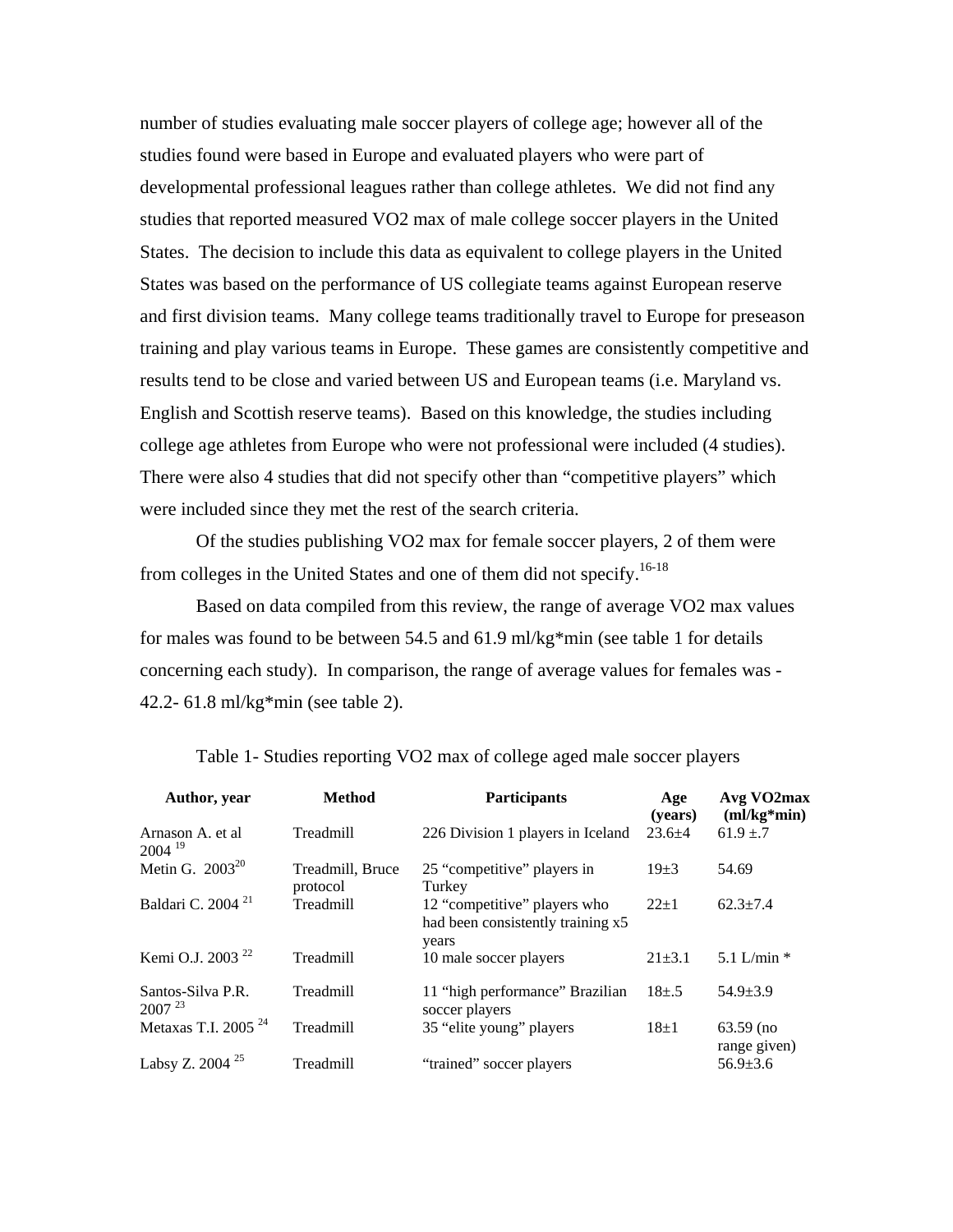\* Average mass was 73.3±9.1 and VO2 max was calculated to be 69.6 mL/Kg\*min

| Author, year                    | <b>Method</b>                | <b>Participants</b>                            | Age<br>(years) | VO <sub>2</sub> max in<br>$ml/kg*min$                         |
|---------------------------------|------------------------------|------------------------------------------------|----------------|---------------------------------------------------------------|
| Clark M. 2003 <sup>16</sup>     | Treadmill, Bruce<br>protocol | 9 female players from Notre<br>Dame University | $19.7 \pm .7$  | Preseason:<br>$42.2 + 4.9$                                    |
|                                 |                              |                                                |                | Postseason:<br>$50.0 \pm 4.5$                                 |
| Krustrup P. $2005^{17}$         | Treadmill                    | 14 "elite female players"                      | 19-25          | Ave: 57.8.<br>range: 53.8-<br>61.8                            |
| Miller T. A. 2007 <sup>18</sup> | Treadmill                    | 26 players from Texas A&M<br>University        | College        | Preseason:<br>$49.24 + 4.38$<br>Postseason:<br>$44.87 + 4.61$ |

Table 2: Studies reporting VO2 max of college aged Female soccer players

#### **Materials and methods**

#### **Subjects**:

18 healthy male and female (10 males and 8 females) competitive athletes from the University of New Mexico soccer teams, aged 18-23 years old, volunteered to participate in this study. Potential subjects first completed a health and exercise questionnaire to provide information about their health regarding our inclusion and exclusion criteria for safe participation in the study (appendix A). Additionally, female athletes were required to have a negative pregnancy test prior to testing. The content of the questionnaire also included the physical activity status of the subject, position played, as well as any acute illness or injury, and health habits or traits that would preclude exercise testing. The PI reviewed each health/exercise questionnaire and made an assessment as to whether to proceed with exercise testing., Any questions, had they arisen, would have been directed to Dr. Ann Gateley, who provided medical oversight of the study . Subject exclusion criteria included any health condition or injury that would preclude safe maximal exercise testing as well as the following: 1) Positive pregnancy test; 2) age under 18 yr or over 29 yr; 3) intense exercise prior to, or the day of the testing; or 4) dehydration. Subjects were instructed to eat lightly prior to the exercise test, and to refrain from intense exercise. Additionally they were required to ensure they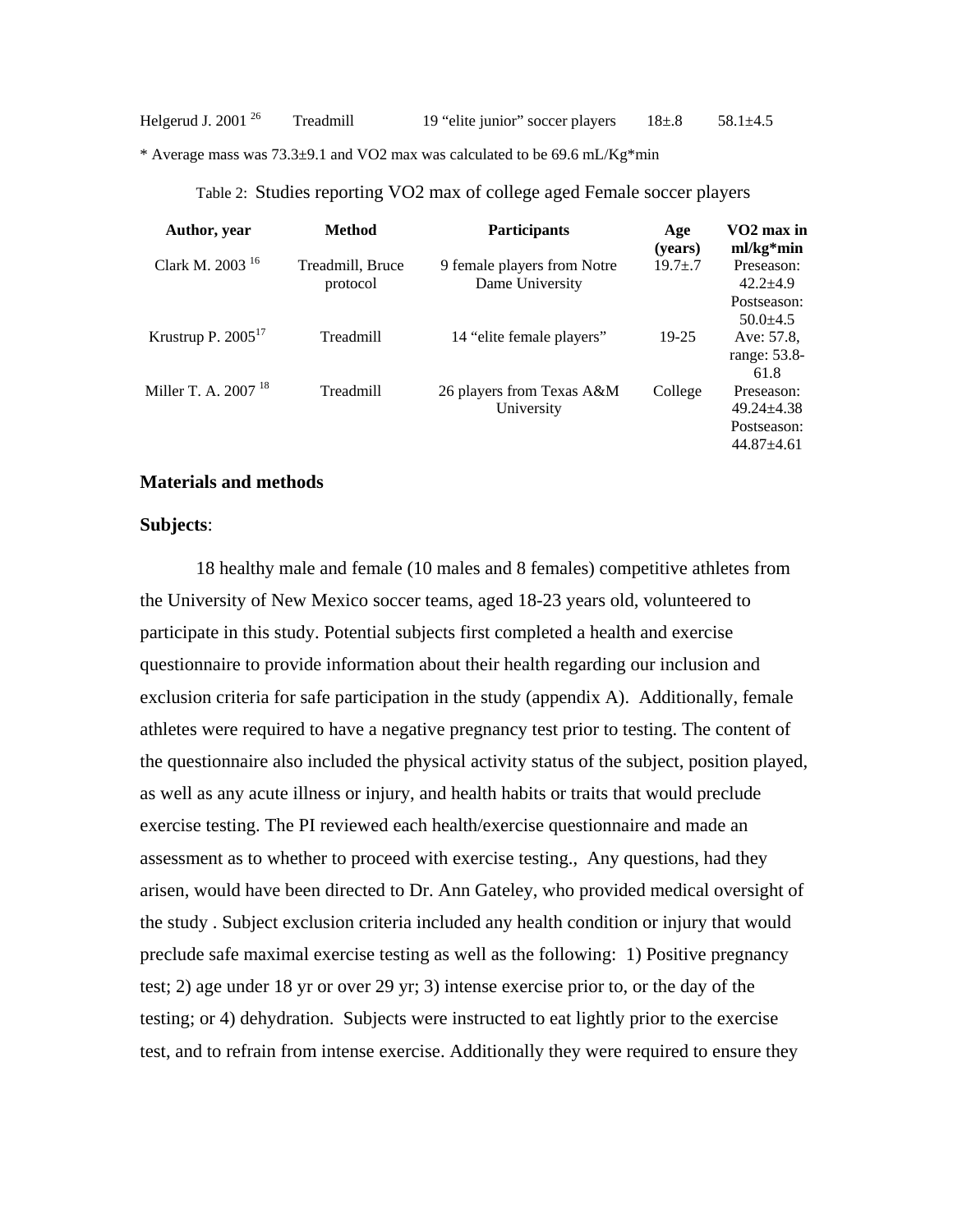were well hydrated the day prior to exercise testing and to drink 4 ml/kg body weight of water on the day they were scheduled for exercise testing.

#### **Procedures**:

Details of the study including the purpose, procedures, risks and benefits were explained to each subject. Subjects then read and signed the university-approved informed consent (appendix B) and the HIPPAA consent. These documents, approved by the University of New Mexico's Human Research Review Committee (HRRC), had been provided to potential subjects to read and review carefully before they were scheduled for testing. Once subjects completed the health history screening, and if the females had a negative urine pregnancy test result, then they continued with the study's testing protocol. Information on their training and position played was included on their health and exercise questionnaire.

## **Testing Protocols:**

All physiological testing was conducted at the Exercise Physiology Lab at the University of New Mexico. Subjects were measured for their standing height to the nearest 0.1 cm using a stadiometer (Holtain Ltd. Crymych, Dyfed, Great Britain). Weight was measured in shorts and T-shirts without shoes and socks to the nearest 0.1 kg on a calibrated scale (Seca Corporation, Columbia, MD). Resting blood pressure (BP) was measured and recorded prior to the exercise test and maximal exercising BP was measured and recorded at the end of the test.

VO2 max was assessed using graded treadmill protocols (Atterbom run for males; Intermediate run for females) chosen to elicit VO2max in 8 to 12 minutes. Expired ventilation (Ve) and fractions of oxygen (FeO2) and carbon dioxide (FeCO2) in expired gas samples were collected breath-by- breath during the treadmill test using an opencircuit gas analysis system (TrueOne® 2400, Parvo Medics, Sandy, UT). Gas analyzers were calibrated with gases of known concentration and ventilation equipment calibrated with a syringe of known volume. Subjects' expired air was collected using a Tconfiguration one-way valve mouthpiece (Hans Rudolf, Inc., Kansas City, Missouri). The rate of oxygen uptake (VO2) and carbon dioxide production (VCO2) were automatically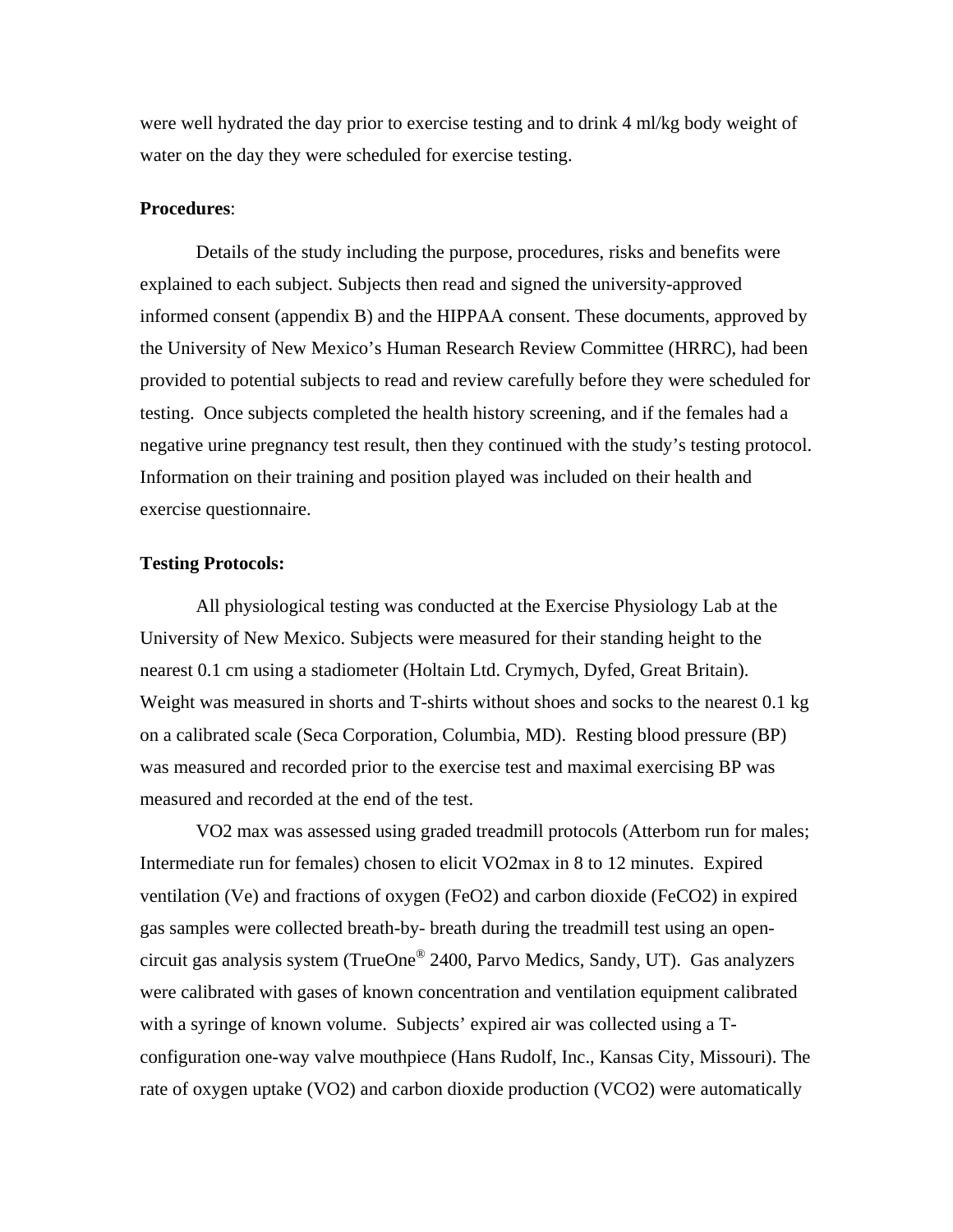calculated from Ve, FeO2, and FeCO2. Heart rate (HR) was also measured beat-by-beat using a Polar (PolarUSA, Lake Success, NY) HR monitor integrated to the Parvo Medics metabolic cart. VO2 max was determined using the highest VO2 achieved after the breath-by-breath data were analyzed using an 8-breath running average technique. For this study, subjects were required to attain two of the following criteria in order to meet our criteria for a true VO2max: HR within 10 beats per min of predicted HR max, respiratory exchange ratio (RER) of at least 1.1, and an achievement of a plateau of VO2 (VO2-time slope  $< 0.05$  L.min (-1) during the last 30 s of the exercise test)

The exercise test was ended when the subject indicated fatigue. Upon exercise termination, the mouthpiece and nose clip were removed and data collection was terminated, however the subject stayed on the treadmill for approximately 2-5 minutes to cool down after exercise. HR and blood pressure were monitored during the cool-down phase.

#### **Data Processing**

To determine VO2max, the data were imported into the Microsoft Excel software program and breath-by-breath data were smoothed using an 8-breath running average to decrease variability from spurious breaths. The presence of a VO2 plateau was assessed in the same software program where the slope of the VO2-time relationship in the final 30 s was computed. VO2-time slope values <0.05 L.min (-1) were interpreted as a VO2 plateau.

# **Statistics**

All statistical procedures were run using SPSS for Windows™, SPSS, Inc., graphs were constructed with Prism Graphing Software (Tulsa, OK) and descriptive data was computed and presented as means and standard deviations.

#### **Results**

We collected results from the men and women's collegiate soccer team at the University of Mexico. We had 10 male soccer athletes who ranged in age from 19-23.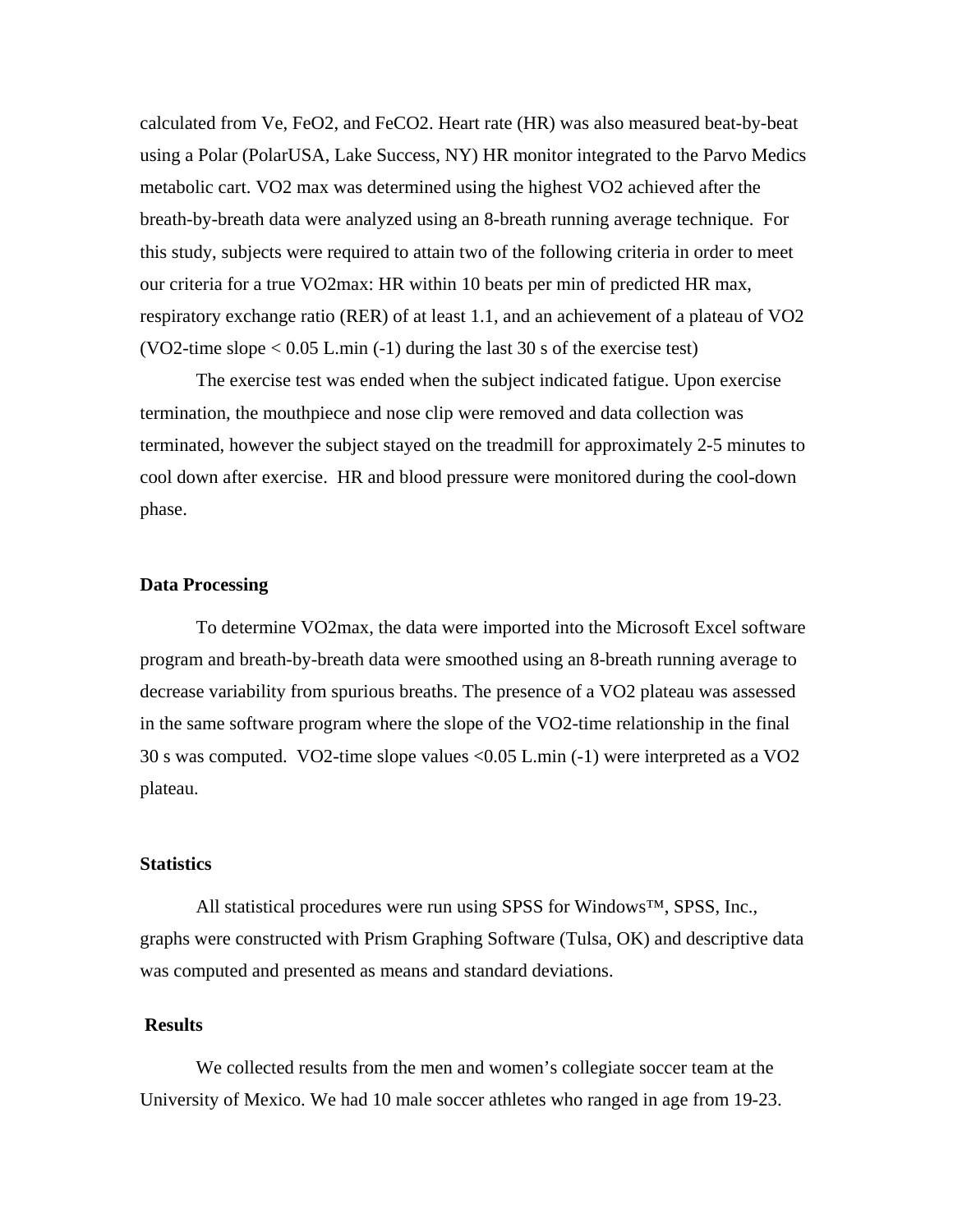Their average VO2 max was 60.8 ml/kg\*min and their VO2 max ranged from 49.9 to 63.9 ml/kg\*min (see table 4). Standard deviation for this group was 4.1 ml/kg\*min. The women's team ranged in age from 18-21 and had an average VO2 max of 51.0 ml/kg\*min with a range of 43.6 to 57.8 ml/kg\*min (see table 3). The standard deviation for their VO2 max was 4.9 ml/kg\*min. When outlier data was excluded, the VO2 max for both groups improved significantly. The corrected men's VO2 max improved by 1.2 ml/kg\*min to 62.0 ml/kg\*min, whereas the women's VO2 max increased by 0.7 ml/kg\*min to 51.7 ml/kg\*min. In addition, we collected VO2 data from 2 members of the men's cross country team at the University of Mexico and their averageVO2 max measured 79.4 ml/kg\*min.

In this study we had a wide range of players included in our results: goal keepers, defenders, midfielders and forwards.

| subject<br>number | Age<br>(yrs) | <b>Position</b> | <b>Height</b><br>(cm) | Weight<br>(kg) | VO <sub>2</sub> max<br>(ml/kg/min) | <b>Max HR</b><br>(bpm) |
|-------------------|--------------|-----------------|-----------------------|----------------|------------------------------------|------------------------|
| SW01              | 19.0         | goalie          | 170.2                 | 71.3           | 51.0                               | 185.0                  |
| SW <sub>02</sub>  | 20.0         | center/midfield | 182.6                 | 81.0           | 50.6                               | 197.0                  |
| <b>SW03</b>       | 19.0         | forward         | 173.3                 | 63.3           | 57.5                               | 189.0                  |
| <b>SW04</b>       | 19.0         | goal keeper     | 175.1                 | 61.4           | 47.5                               | 183.0                  |
| <b>SW05</b>       | 21.0         | midfield        | 165.6                 | 57.1           | 57.8                               | 187.0                  |
| <b>SW06</b>       | 20.0         | defender        | 162.0                 | 55.3           | 51.8                               | 190.0                  |
| SW07              | 18.0         | midfield        | 170.2                 | 65.9           | 43.6                               | 197.0                  |
| SW <sub>08</sub>  | 18.0         | defender        | 164.1                 | 59.0           | 48.1                               | 182.0                  |
| averages          | 19.3         |                 | 170.4<br>$162.0 -$    | 64.3           | 51.0                               | 188.8<br>$182.0 -$     |
| range             | 18-21        |                 | 182.6                 | 55.3-81.0      | 43.6-57.8                          | 197.0                  |

#### **Table 3. Subject characteristics for UNM female athletes**

| Table 4. Subject characteristics for male athletes |  |
|----------------------------------------------------|--|
|----------------------------------------------------|--|

| subject<br>number | Age<br>(yrs) | <b>Position</b>   | <b>Height</b><br>(cm) | Weight<br>(kg) | VO2max<br>(ml/kg/min | Max HR<br>(bpm) |
|-------------------|--------------|-------------------|-----------------------|----------------|----------------------|-----------------|
| SM <sub>1</sub>   | 19.0         | forward           | 195.5                 | 86.9           | 62.9                 | 196.0           |
| SM <sub>2</sub>   | 19.0         | Not recorded      | 177.2                 | 74.1           | 63.3                 | 200.0           |
| SM <sub>3</sub>   | 19.0         | midfield          | 174.6                 | 58.8           | 59.0                 | 196.0           |
| SM4               | 19.0         | goal keeper       | 181.4                 | 83.3           | 62.4                 | 200.0           |
| SM <sub>5</sub>   | 20.0         | goal keeper       | 182.8                 | 80.1           | 60.6                 | 205.0           |
| SM <sub>6</sub>   | 20.0         | midfield          | 175.0                 | 72.7           | 61.6                 | 194.0           |
| SM7               | 19.0         | midfield/defender | 181.6                 | 74.5           | 63.5                 | 191.0           |
| SM <sub>8</sub>   | 20.0         | midfield          | 171.1                 | 63.8           | 61.2                 | 208.0           |
| SM <sub>9</sub>   | 20.0         | midfield/forward  | 177.3                 | 76.7           | 49.9                 | 197.0           |
| <b>SM10</b>       | 23.0         | forward           | 178.4                 | 76.9           | 63.9                 | 204.0           |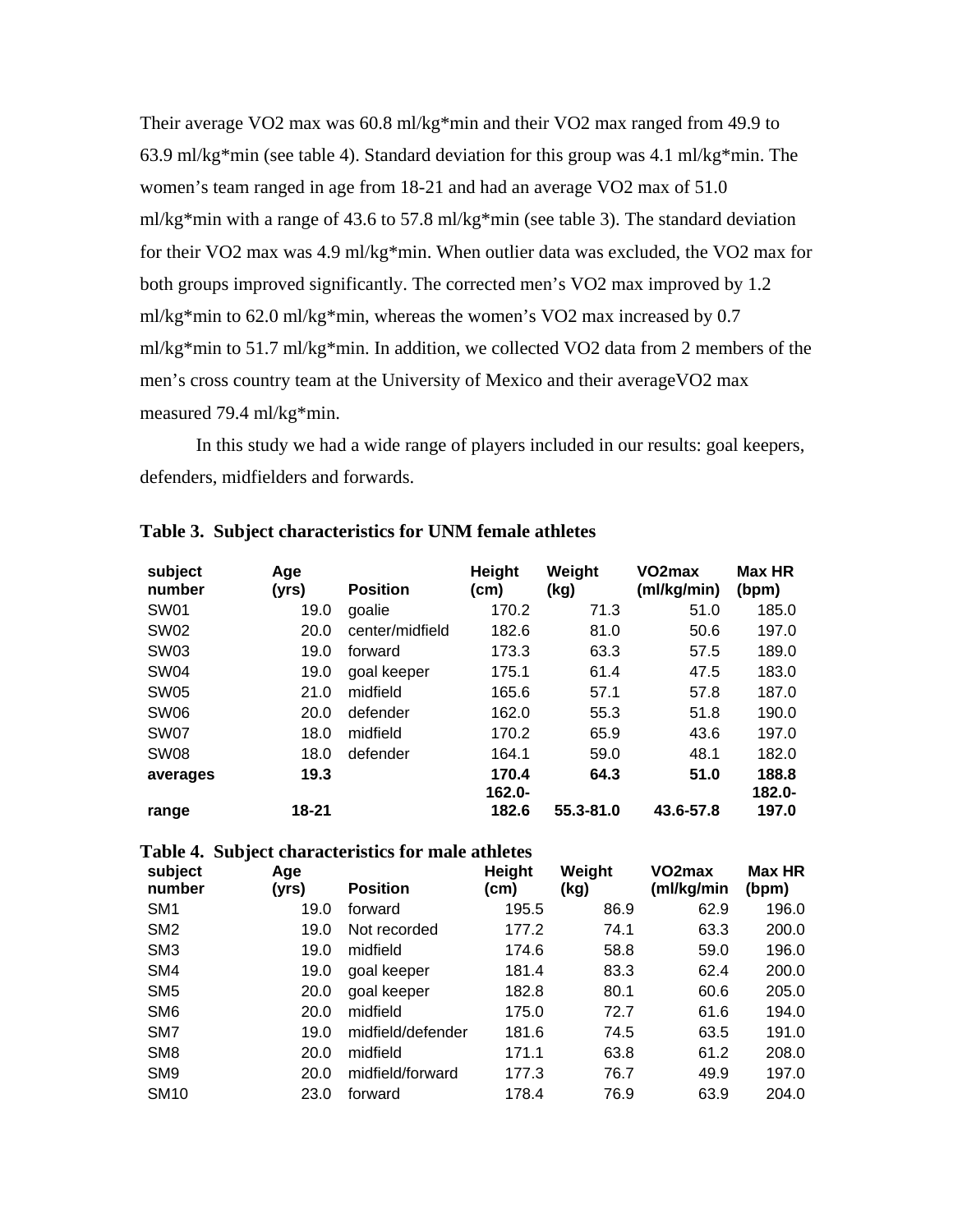| averages | 19.8  | 179.5    | 74.8      | 60.8      | 199.1     |
|----------|-------|----------|-----------|-----------|-----------|
|          |       | $171.1-$ |           |           | $191.0 -$ |
| range    | 19-23 | 195.5    | 58.8-86.9 | 49.9-63.9 | 208.0     |

## **Discussion:**

The initial purpose of this study was to compare the VO2 max of cross country and soccer athletes in the interest of looking at differences between two endurance sports; however, we were met with the complications of team training schedules, coach cooperation, general recruitment and scheduling of the athletes. Despite best efforts and repeated correspondence, in the end, cooperation and data collection was only successful with the men's and women's soccer teams and 2 male track athletes. Because of this, the purpose of the study had to be re-evaluated and revised. Accordingly, the bulk of the following discussion will center around the data collected and review of literature specific to soccer in the hopes that that data that was collected can contribute in some way to the general body of knowledge available on this topic.

 As stated in the review of the literature, the studies we found that recorded VO2max values were not done for that specific purpose. One of the contributions of this study is the opportunity to consolidate this data to report averages for male and female soccer players of collegiate age and level of competition. The compiled men's VO2max results (excluding Kemi, Lasby) averaged 61.09 mL/kg\*min n= 328). After adding the data from the UNM men's team the average was 61.08 mL/kg\*min (n=338). For female soccer players, the compiled VO2max data from the literature review averaged 49.95 mL/kg\*min (n=49). After adding the data from the UNM women's soccer team the average was 50.10 mL/kg\*min (n=57). VO2 max in soccer players has been correlated with increased work on the field during a match; therefore we believe that these normative data can be used as a bench mark for training and improvement in the physical fitness aspect of the game.

Evaluation of our data in isolation reveals a few points of interest. First of all, as mentioned, during the initial phase of our study the VO2 max of two male cross country runners was obtained. Their max results were approximately 20 ml/kg\*min higher than that of the men's soccer team. In looking at the VO2 max of the men soccer players as compared to the women soccer players, not surprisingly, the average VO2 for the UNM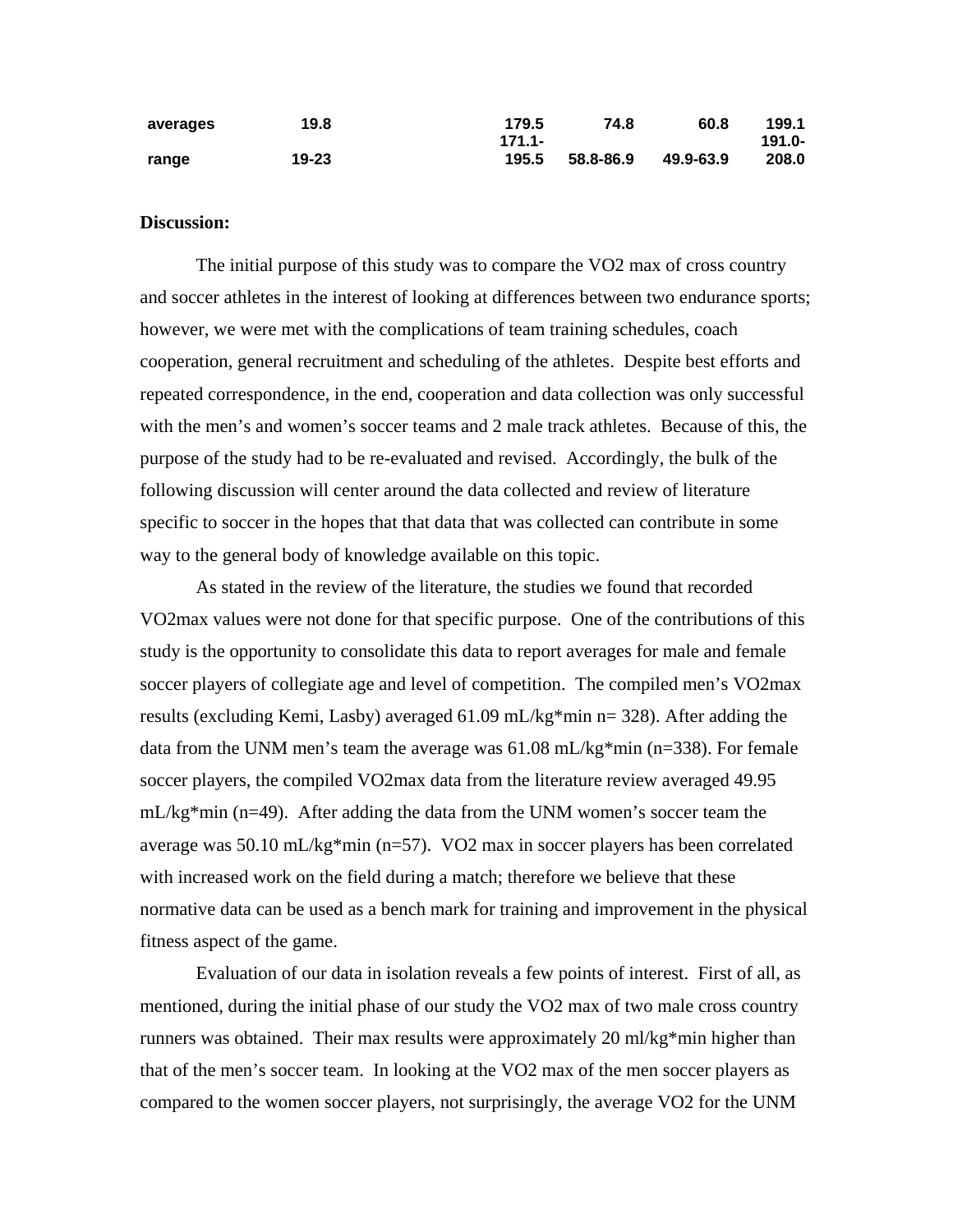male soccer players was approximately 10 ml/kg\*min higher than the women's soccer players. Finally, in looking at VO2 max in relationship to position, the unexpected results were the performance of the goal keepers. The goal keepers of both teams did not have the lowest VO2 max and the men's goal keepers had a VO2 max that was either near the average or above the VO2 max average (62.4, 60.6 ml/kg\*min). The women's goal keepers had VO2 max at 47.5 and 51.0 ml/kg\*min. In contrast, both men's and women's teams had a single midfielder that recorded a max value significantly below the average and that could be excluded from the data analysis as outliers. This result was not anticipated, and the cause is unknown.

 Looking specifically at the age range most closely resembling the age range specified in our data, the normative values of VO2 max for men (age 20-29) is 44.2 mL/kg\*min and women (age 20-29) is 37.8 mL/kg\*min.<sup>3</sup> Other normative values available had many errors including not clarifying the level of competition, not specifying age ranges, and lacking values for women. $4, 5$ 

In evaluating the usefulness of the data that we collected it is important to remember that there are numerous factors that affect the measurement of VO2max. For example when looking at the data collected from the UNM athletes specifically, there are important factors that may have influenced our results. These include motivation of the athlete, the time of their last practice or game, hydration status of the athlete, their general health (i.e. only recently cleared to play after an injury), and time of the year of the testing (pre-during, or post-season). We tried to minimize some of these factors by giving detailed instructions to the athletes; however, compliance with instructions cannot be verified other than by athlete's word. Additionally, we gave verbal encouragement to the athletes during the treadmill testing to try to elicit a true VO2max. Of note, the data from the men's team was all collected on a single day at the end of spring training. The women's data was collected throughout the year including off-season, during season and during the spring season. In looking at the literature, very few of the studies specified at what point in the season the data was obtained. Interestingly, two of the women's studies looked at both pre- and post-season VO2 max values for the same athletes.<sup>16, 18</sup> The study done by Clark et al. demonstrated a large increase in the VO2 max from pre to post season (from an average of 42.2 mL/kg\*min pre-season to 50.0 mL/kg\*min post-season)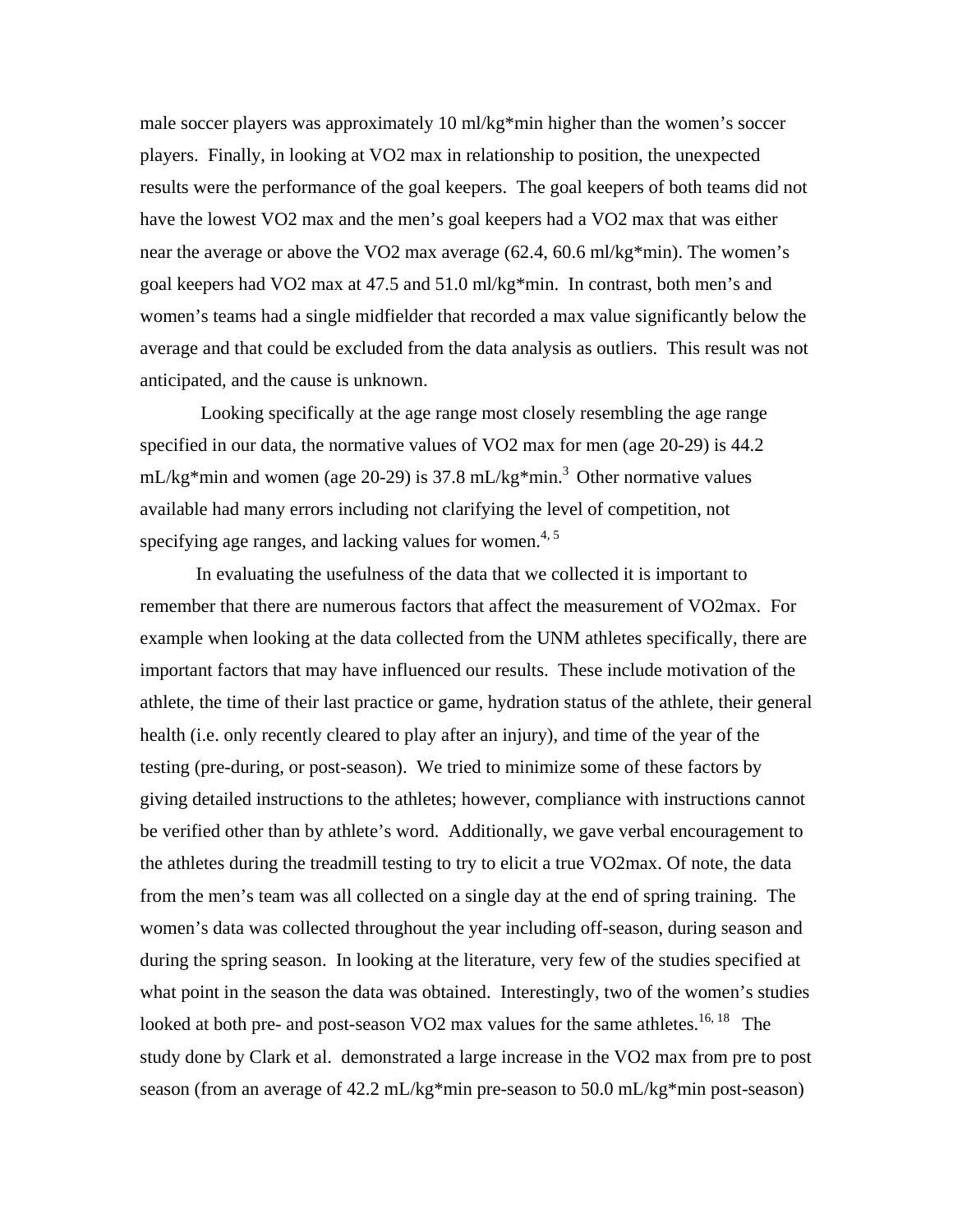which we would expect due to structured and rigorous training schedule required in team training. However, in the study done by Miller et al. (2007) the authors reported a decrease in average VO2 max from pre to post season (49.24 to 44.87 mL/kg\*min), something we would not of suspected. These data illustrate the extent of variability that is possible between groups of athletes possibly due to factors such as different training techniques, game and practice schedules, overtraining, dietary issues, and athlete motivation.

Given the many factors that can potentially impact the results of a VO2 max test, it is possible that a more appropriate means of evaluating norms would be to look at ranges rather than averages. This data would be more difficult to collect as the majority of previously published studies report only the averages with the standard deviation and not individual data. Looking at ranges, even ranges within specific teams potentially provide additional useful information. For example, comparing the V02 max range of a national championship soccer team to that of a team that did not go to the NCAA tournament may provide useful guidance in training.

 It has been shown that VO2max values of athletes are correlated with work rate on the soccer field during games. Also, with effective training, the VO2max of players can improve. This paper provides a compilation of the current literature on college-aged soccer players, along with data collected from Division 1 male and female soccer teams. We hope that these data that include updated average values for VO2 max of collegeaged soccer players, can help coaches, trainers and athletes develop training methods and standards of fitness to improve the performance of a team as a whole.<sup>26-28</sup> Maximal oxygen consumption (VO2max) data for collegiate athletes as a whole continues to be sparse. Further studies collecting more data from collegiate soccer teams to increase the n size for normative chart development is needed. Additionally studies collecting and compiling data from other endurance collegiate sports are warranted. Ideally, further studies with many more subjects need to address some of the confounding variables found in this type of research such as when in the season testing is conducted.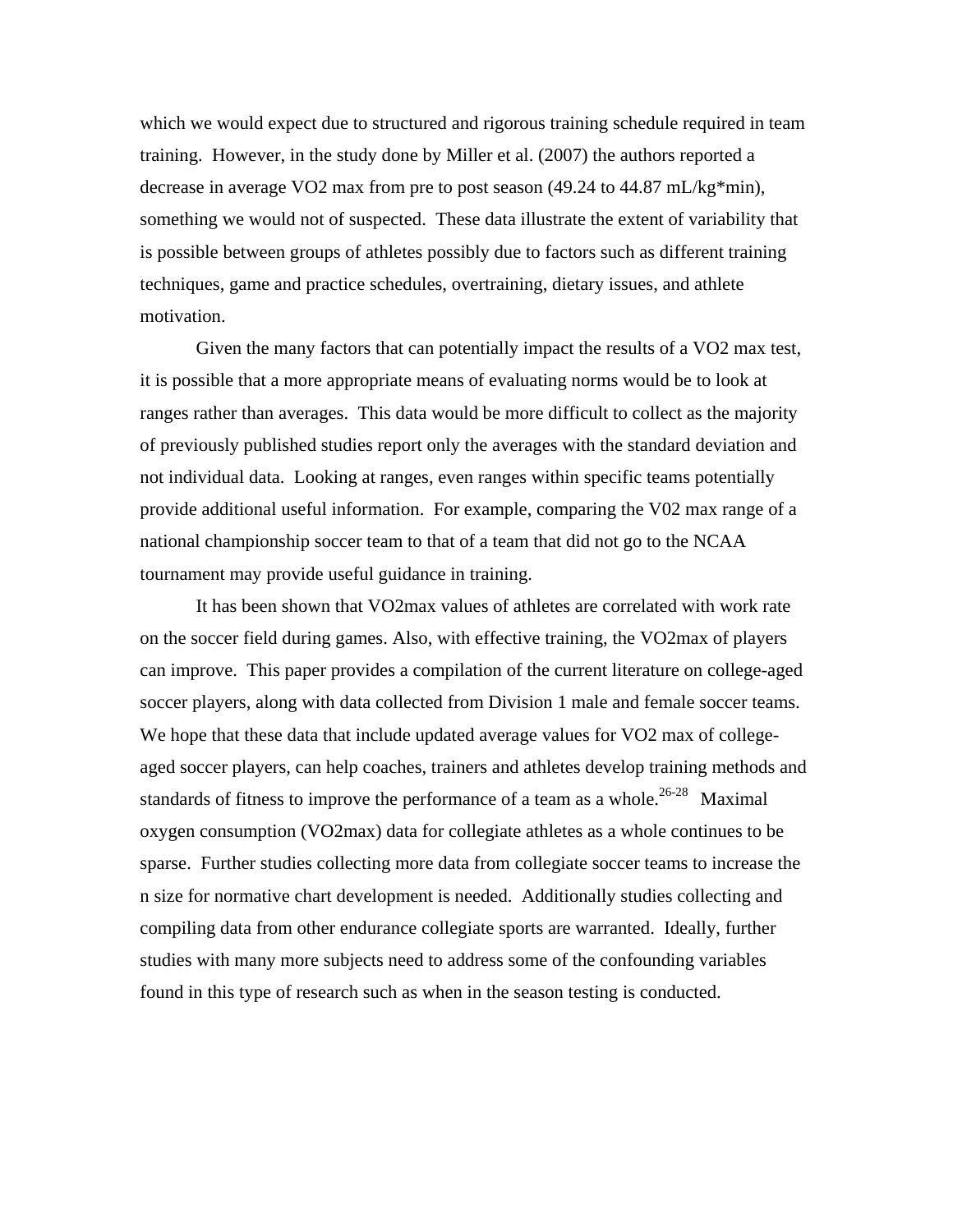#### REFERENCES

1. Perez-Landaluce J, Fernandez-Garcia B, Rodriguez-Alonso M, et al. Physiological differences and rating of perceived exertion (RPE) in professional, amateur and young cyclists. *J Sports Med Phys Fitness*. 2002;42:389-395.

2. Sjodin B, Jacobs I, Svedenhag J. Changes in onset of blood lactate accumulation (OBLA) and muscle enzymes after training at OBLA. *Eur J Appl Physiol Occup Physiol*. 1982;49:45-57.

3. Whatley, ed. *American College of Sports Medicine: Guidelines for Exercise Testing and Prescription.*  7th ed. Baltimore: Lippincott Williams and Wilkins; 2006.

4. Roberg R, Ketyian S, eds. *Fundamentals of Exercise Physiology.* 2nd ed. McGraw Hill Humanities; 2002.

5. McArdle W, Katch V, Katch S, eds. *Exercise Physiology:Energy, Nutrition, and Human Performance.*  4th ed. Lippincott, Williams and Wilkins; 1997.

6. Hickson RC, Hagberg JM, Ehsani AA, Holloszy JO. Time course of the adaptive responses of aerobic power and heart rate to training. *Med Sci Sports Exerc*. 1981;13:17-20.

7. Madsen K, Pedersen PK, Djurhuus MS, Klitgaard NA. Effects of detraining on endurance capacity and metabolic changes during prolonged exhaustive exercise. *J Appl Physiol*. 1993;75:1444-1451.

8. Saltin B, Blomqvist G, Mitchell JH, Johnson RL,Jr, Wildenthal K, Chapman CB. Response to exercise after bed rest and after training. *Circulation*. 1968;38:VII1-78.

9. Klausen K, Andersen LB, Pelle I. Adaptive changes in work capacity, skeletal muscle capillarization and enzyme levels during training and detraining. *Acta Physiol Scand*. 1981;113:9-16.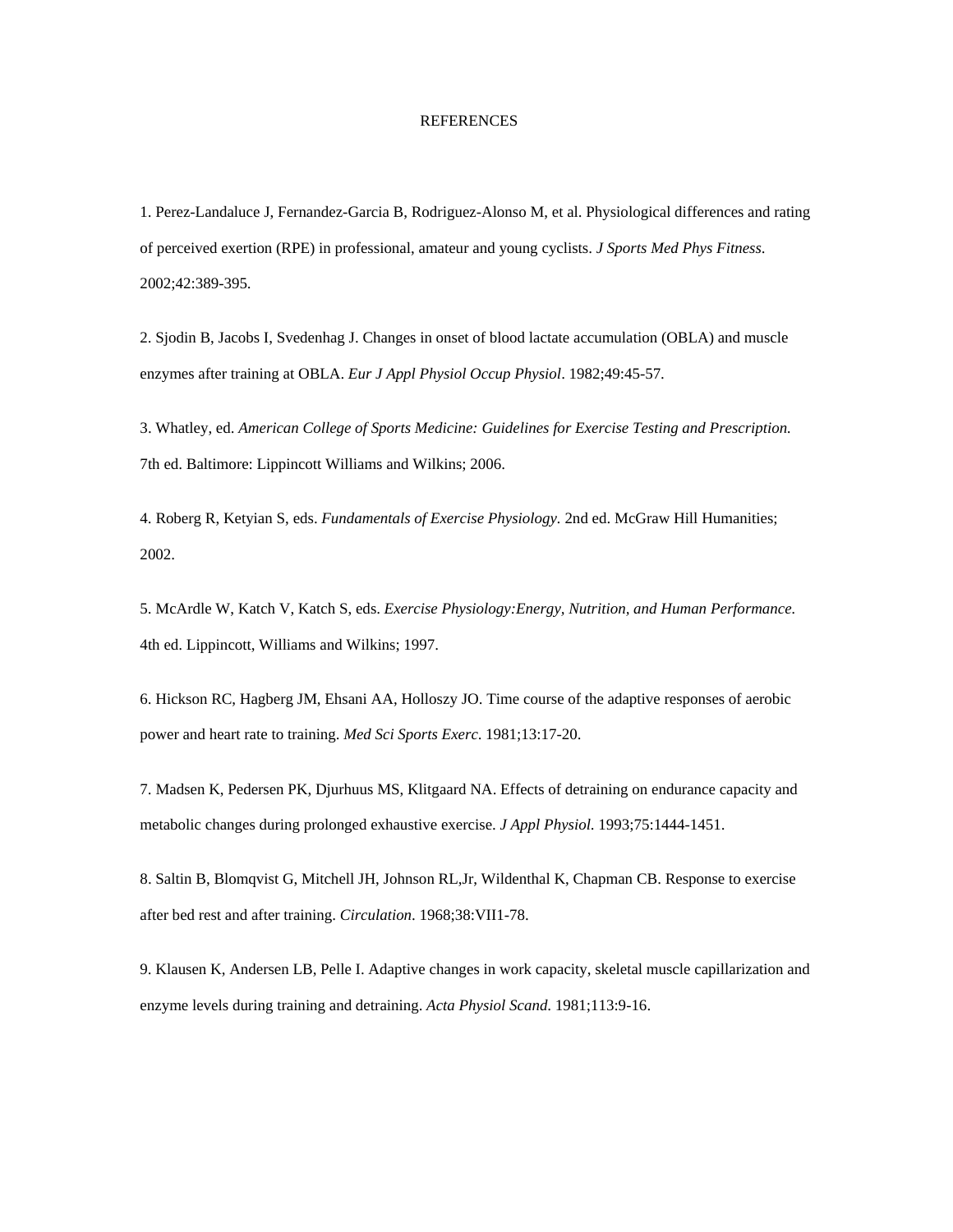10. Nakata H, Mimura K, Sakuyama K, Tanaka K, Miyamoto T, Maeda K. Effects of long-term endurance training on left ventricular dimensions and function in female distance runners. *Ann Physiol Anthropol*. 1994;13:1-8.

11. Rotstein A, Dotan R, Bar-Or O, Tenenbaum G. Effect of training on anaerobic threshold, maximal aerobic power and anaerobic performance of preadolescent boys. *Int J Sports Med*. 1986;7:281-286.

12. Joyner MJ. Physiological limiting factors and distance running: Influence of gender and age on record performances. *Exerc Sport Sci Rev*. 1993;21:103-133.

13. NCAA. Official NCAA spring championship records book. 2004.

14. Anomasiri W, Sanguanrungsirikul S, Saichandee P. Low dose creatine supplementation enhances sprint phase of 400 meters swimming performance. *J Med Assoc Thai*. 2004;87 Suppl 2:S228-32.

15. Kristiansen M, Levy-Milne R, Barr S, Flint A. Dietary supplement use by varsity athletes at a canadian university. *Int J Sport Nutr Exerc Metab*. 2005;15:195-210.

16. Clark M, Reed DB, Crouse SF, Armstrong RB. Pre- and post-season dietary intake, body composition, and performance indices of NCAA division I female soccer players. *Int J Sport Nutr Exerc Metab*. 2003;13:303-319.

17. Krustrup P, Mohr M, Ellingsgaard H, Bangsbo J. Physical demands during an elite female soccer game: Importance of training status. *Med Sci Sports Exerc*. 2005;37:1242-1248.

18. Miller TA, Thierry-Aguilera R, Congleton JJ, et al. Seasonal changes in VO2max among division 1A collegiate women soccer players. *J Strength Cond Res*. 2007;21:48-51.

19. Arnason A, Sigurdsson SB, Gudmundsson A, Holme I, Engebretsen L, Bahr R. Physical fitness, injuries, and team performance in soccer. *Med Sci Sports Exerc*. 2004;36:278-285.

20. Metin G, Gumustas MK, Uslu E, Belce A, Kayserilioglu A. Effect of regular training on plasma thiols, malondialdehyde and carnitine concentrations in young soccer players. *Chin J Physiol*. 2003;46:35-39.